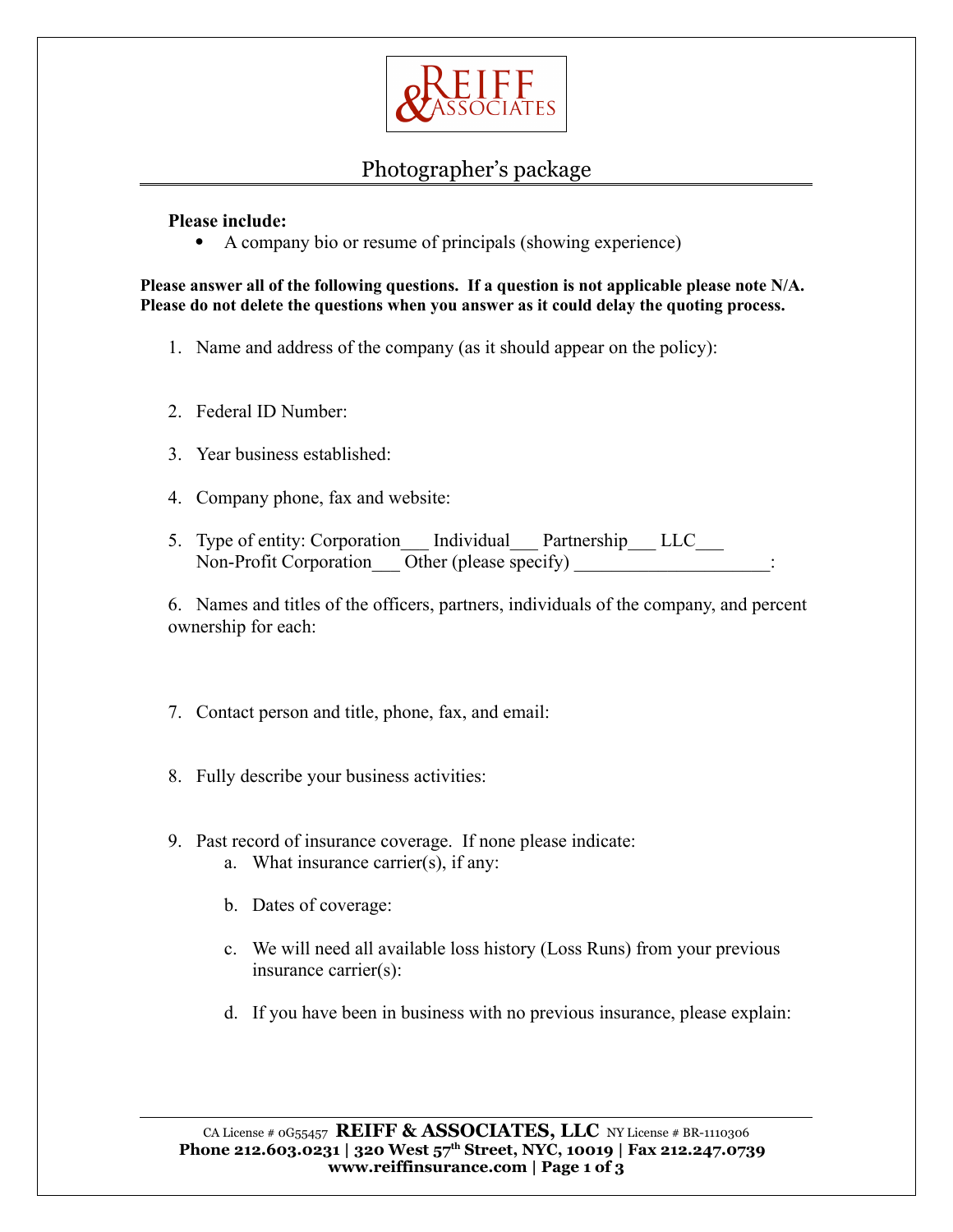

## Photographer's package

- 10. Estimate of your Gross Billable Expenses (GBE) over the next 12 months for all business activity:
- 11. Replacement Value of your Equipment this is equipment taken on  $\&$  off your premises, such as cameras, sound recording, grip, lighting, etc:
	- a. Owned:
	- b. Rented:
- 12. Replacement Value of your Office Contents (remains on premises; coverage is specific to your location) – furniture and fixtures, office machinery, fine arts, office stock and supplies, etc and any office improvements and betterments:
- 13. Do you shoot on film, tape, digital video, etc? If film, what lab are you using? What film size are you using, i.e. 16mm, 35mm, etc.?
- 14. Name of the Payroll Service you are using Do they provide Workers Compensation and Disability coverage? A certificate of insurance from the vendor must be obtained:
- 15. Anticipated Cost of Hire of all rented and hired non-owned vehicles, such as Cars, Trucks, Honey Wagons, Winnebago, Vans, etc:
- 16. Owned/Leased vehicles to be scheduled, if any (vehicles must be purchased under the company's name). Please provide: Year, Make, Model, VIN, Lien Holder (if any), Cost New, and Address where each is principally garaged. Please attach a separate sheet if needed. Additional information may be requested:
- 17. Advise us of Foreign Travel or production, if any. A separate policy will need to be placed to extend coverage to territories outside of the US and Canada. Countries and events will need to be declared prior to each event to ensure coverage:

18. List all Unions or Guilds: